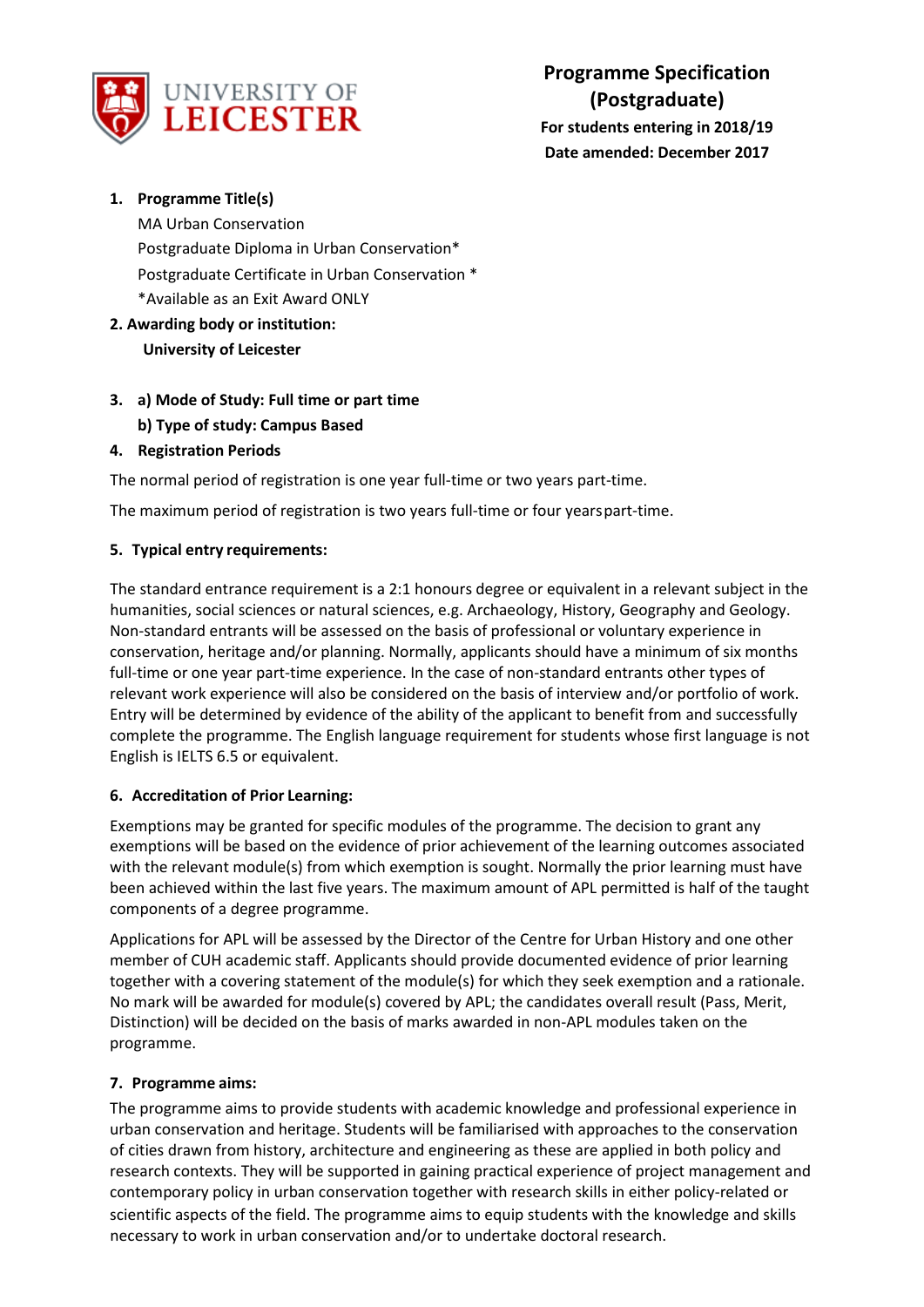#### **8. Reference points used to inform the programmespecification:**

QAA framework for higher education qualifications in England, Wales and Northern Ireland, 2001 University of Leicester Learning and Teaching Strategy 2011/2016 University of Leicester Employability Strategy 2008 ESRC Postgraduate Training and Development Guidelines, 2009 English Heritage, Conservation Principles, Policies and Guidance, 2008 IHBC Competences 201[6 http://www.ihbc.org.uk/learning/recog\\_ihbc/index.html](http://www.ihbc.org.uk/learning/recog_ihbc/index.html)

### **9. Programme Outcomes:**

| <b>Intended Learning</b>                                                                                                                                                                                        | <b>Teaching and Learning</b>                                                                                                                     | <b>How Demonstrated?</b>                                                                                                                                                                                       |  |  |
|-----------------------------------------------------------------------------------------------------------------------------------------------------------------------------------------------------------------|--------------------------------------------------------------------------------------------------------------------------------------------------|----------------------------------------------------------------------------------------------------------------------------------------------------------------------------------------------------------------|--|--|
| <b>Outcomes</b>                                                                                                                                                                                                 | <b>Methods</b>                                                                                                                                   |                                                                                                                                                                                                                |  |  |
|                                                                                                                                                                                                                 | (a) Subject and Professional skills                                                                                                              |                                                                                                                                                                                                                |  |  |
|                                                                                                                                                                                                                 | Knowledge                                                                                                                                        |                                                                                                                                                                                                                |  |  |
| Advanced knowledge of the<br>history of cities and their built<br>environment; the principles,<br>policies and techniques of<br>urban conservation; critical and<br>scientific approaches to<br>conservation.   | Seminars, workshops, field and on-<br>site study, tutorials, directed<br>reading, dissertation supervision,<br>independent reading and research. | Summative and formative<br>assessment including written<br>essays, practicals, reports, oral<br>presentations, poster<br>presentations, individual and group<br>projects, examinations, and a<br>dissertation. |  |  |
| <b>Concepts</b>                                                                                                                                                                                                 |                                                                                                                                                  |                                                                                                                                                                                                                |  |  |
| Ability to apply and debate key<br>concepts in conservation-<br>related studies.                                                                                                                                | Seminars, workshops, field and on-<br>site study, directed reading,<br>dissertation supervision,<br>independent reading and research.            | Essays, oral presentation, projects,<br>dissertation                                                                                                                                                           |  |  |
|                                                                                                                                                                                                                 | <b>Techniques</b>                                                                                                                                |                                                                                                                                                                                                                |  |  |
| Ability to apply techniques of<br>structural and historical<br>analysis; awareness of skills of<br>project management,<br>budgeting, etc; ability to select<br>and apply appropriate research<br>methodologies. | Seminars, fieldwork, dissertation<br>supervision, directed reading                                                                               | Practical demonstration,<br>examination, oral presentation,<br>reports, essays, dissertation                                                                                                                   |  |  |
|                                                                                                                                                                                                                 | <b>Critical analysis</b>                                                                                                                         |                                                                                                                                                                                                                |  |  |
| Ability to apply theory,<br>argument and critical concepts<br>to academic research and<br>professional practice.                                                                                                | Group work, seminar discussion,<br>fieldwork, directed reading,<br>dissertation supervision.                                                     | Oral presentation, essays, reports<br>dissertation, interaction with group<br>and supervisor.                                                                                                                  |  |  |
| Presentation                                                                                                                                                                                                    |                                                                                                                                                  |                                                                                                                                                                                                                |  |  |
| Ability to present material to a<br>high standard in a variety of<br>formats (written, oral,<br>statistical, etc.).                                                                                             | Seminars, workshops, tutorials, oral<br>presentations, independent<br>research and dissertation<br>supervision.                                  | Essays, reports, oral presentations,<br>poster presentations, dissertation.                                                                                                                                    |  |  |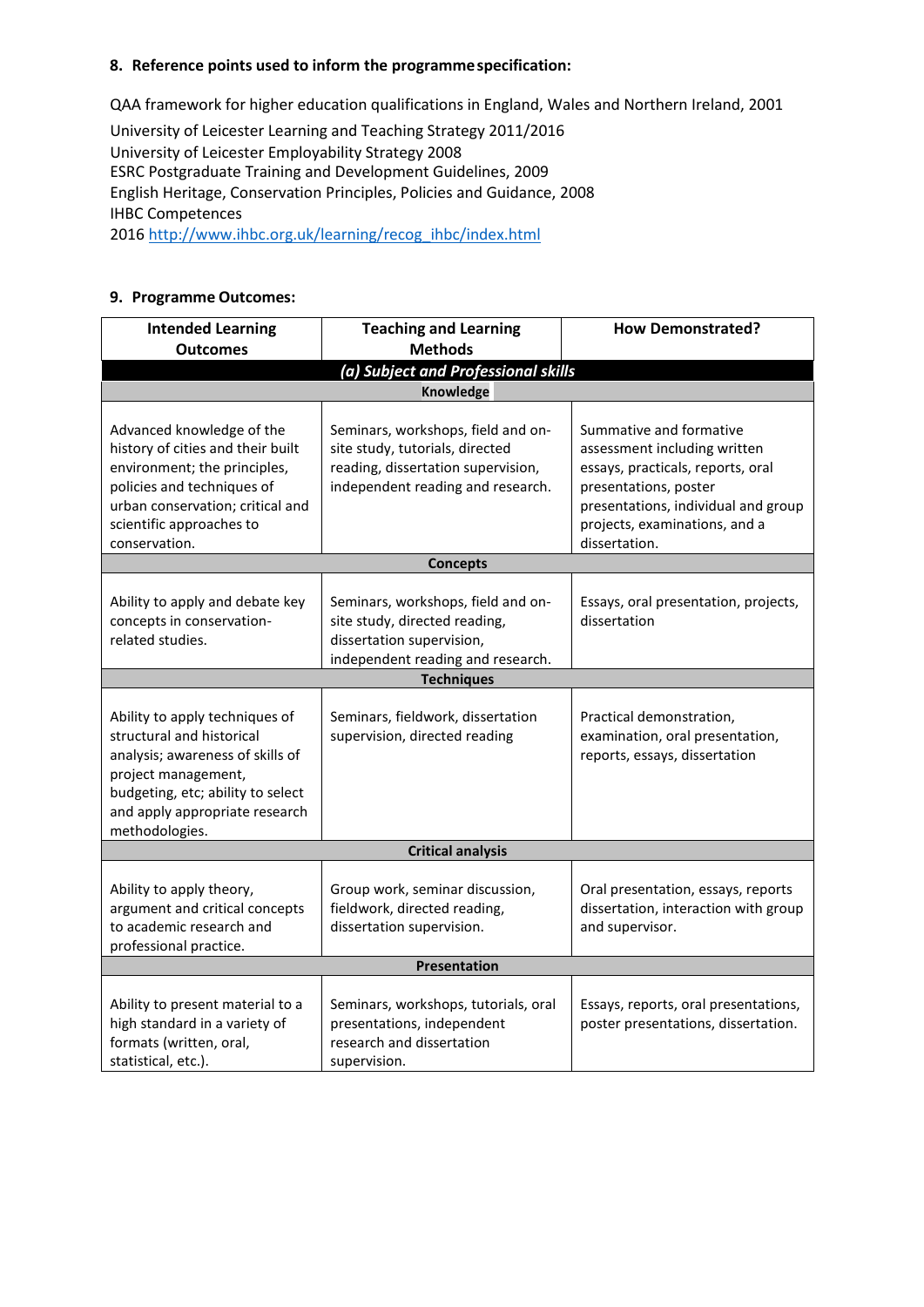| <b>Intended Learning</b>                                                                                                         | <b>Teaching and Learning</b>                                                                                         | <b>How Demonstrated?</b>                                                                                                  |  |  |
|----------------------------------------------------------------------------------------------------------------------------------|----------------------------------------------------------------------------------------------------------------------|---------------------------------------------------------------------------------------------------------------------------|--|--|
| <b>Outcomes</b>                                                                                                                  | <b>Methods</b>                                                                                                       |                                                                                                                           |  |  |
|                                                                                                                                  | <b>Appraisal of evidence</b>                                                                                         |                                                                                                                           |  |  |
| Ability to analyse policy and<br>research, and to select evidence<br>appropriate to the context.                                 | Seminars, workshops, research<br>seminars, independent research,<br>fieldwork, dissertation supervision.             | Essays, reports, practicals, oral<br>presentations, interactions with<br>supervisor, dissertation.                        |  |  |
| Ability to develop and maintain<br>a rigorous independent enquiry<br>at an advanced level.                                       |                                                                                                                      |                                                                                                                           |  |  |
| (b) Transferable skills                                                                                                          |                                                                                                                      |                                                                                                                           |  |  |
|                                                                                                                                  | <b>Research skills</b>                                                                                               |                                                                                                                           |  |  |
| Develop a critical awareness of<br>the research environment in<br>urban conservation studies<br>including scholarly journals.    | Seminars, research seminars,<br>workshops, directed reading,<br>fieldwork, dissertation supervision<br>and research. | Summative and formative<br>assessment including essays,<br>individual and group projects,<br>presentations, dissertation. |  |  |
| Ability to carry out an effective<br>literature review and search for<br>primary and secondary sources.                          |                                                                                                                      |                                                                                                                           |  |  |
| Awareness of political and<br>policy issues affecting research.<br>Awareness of the ethical and<br>legal dimensions of research. |                                                                                                                      |                                                                                                                           |  |  |
| Awareness of the changing<br>landscape of research in<br>different fields affecting urban<br>conservation.                       |                                                                                                                      |                                                                                                                           |  |  |
|                                                                                                                                  | <b>Communication skills</b>                                                                                          |                                                                                                                           |  |  |
| Ability to write clearly and<br>concisely in a style appropriate<br>to the context (e.g. report,<br>academic essay).             | Seminars, workshops, oral<br>presentations, dissertation<br>preparation and supervision.                             | Essays, reports, individual, group<br>and poster presentations,<br>dissertation.                                          |  |  |
| Ability to develop ideas and<br>arguments effectively in<br>speaking and writing.                                                |                                                                                                                      |                                                                                                                           |  |  |
| Command of scholarly and<br>policy protocols, e.g.<br>referencing.                                                               |                                                                                                                      |                                                                                                                           |  |  |
| Data presentation                                                                                                                |                                                                                                                      |                                                                                                                           |  |  |
| Ability to select, organise and<br>analyse qualitative and<br>quantitative data.                                                 | Oral presentation, seminars,<br>workshops, directed reading.                                                         | Essays, reports, presentations,<br>practicals, dissertation.                                                              |  |  |
|                                                                                                                                  | <b>Information technology</b>                                                                                        |                                                                                                                           |  |  |
| Ability to use information<br>technology to search for<br>technical, professional and<br>scholarly sources.                      | Library induction, tutorials.                                                                                        | Essays, reports, presentations,<br>practicals, dissertation.                                                              |  |  |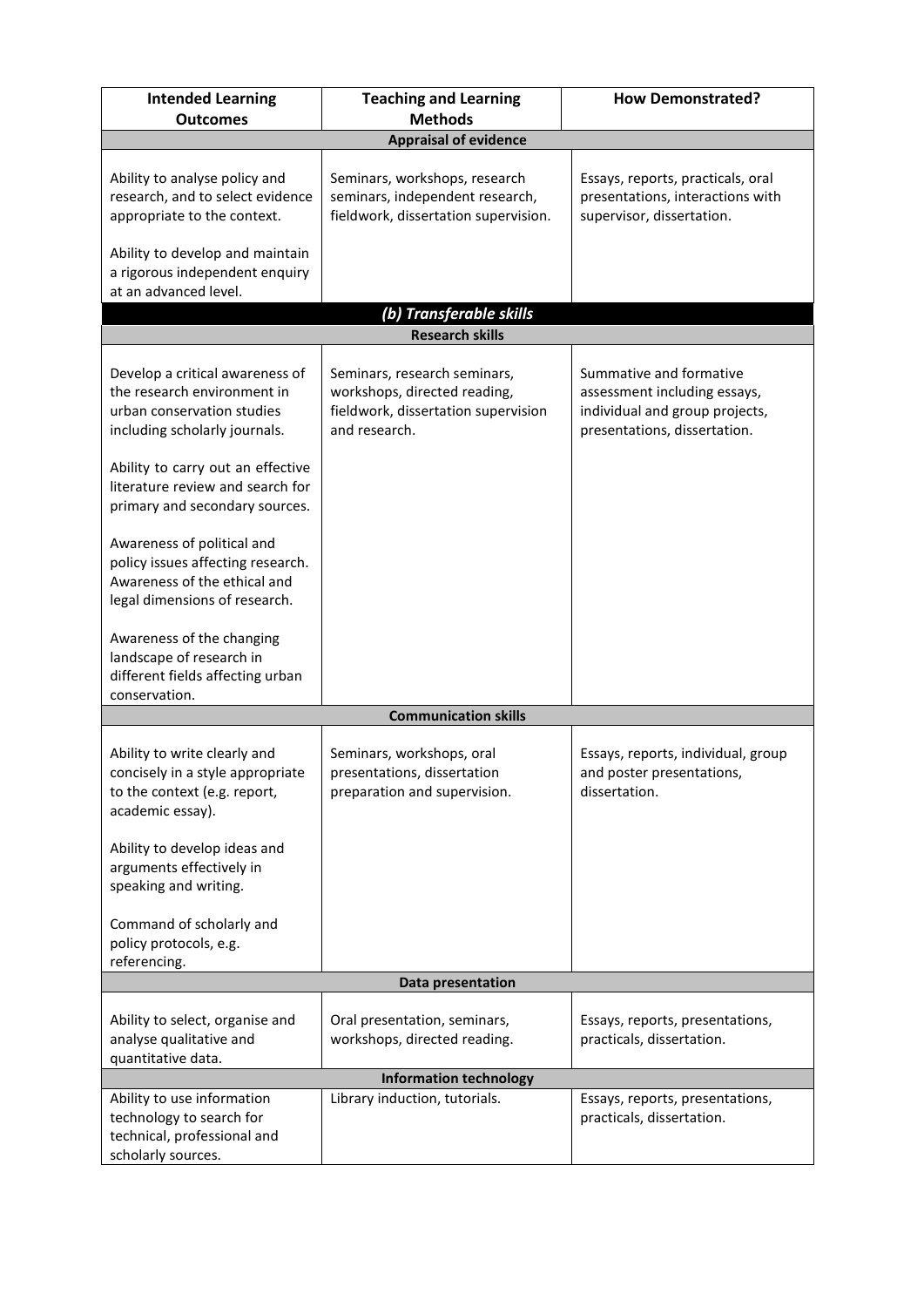| <b>Intended Learning</b>                                                                                                                                   | <b>Teaching and Learning</b>                                                  | <b>How Demonstrated?</b>                                                               |  |  |
|------------------------------------------------------------------------------------------------------------------------------------------------------------|-------------------------------------------------------------------------------|----------------------------------------------------------------------------------------|--|--|
| <b>Outcomes</b>                                                                                                                                            | <b>Methods</b>                                                                |                                                                                        |  |  |
| <b>Problem solving</b>                                                                                                                                     |                                                                               |                                                                                        |  |  |
| Ability to find remedies for                                                                                                                               | Oral presentations, seminars, field                                           | Essays, reports, presentations,                                                        |  |  |
| practical and intellectual                                                                                                                                 | work, independent and directed                                                | practicals, dissertation.                                                              |  |  |
| problems, individually and in                                                                                                                              | reading.                                                                      |                                                                                        |  |  |
| group contexts.                                                                                                                                            |                                                                               |                                                                                        |  |  |
| <b>Working relationships</b>                                                                                                                               |                                                                               |                                                                                        |  |  |
| Ability to contribute positively<br>to group activity.                                                                                                     | Group presentations and projects,<br>workshops, fieldwork.                    | Poster presentations, group<br>presentations, reports.                                 |  |  |
| Ability to organise and manage<br>group activity.                                                                                                          |                                                                               |                                                                                        |  |  |
|                                                                                                                                                            |                                                                               |                                                                                        |  |  |
| <b>Managing learning</b>                                                                                                                                   |                                                                               |                                                                                        |  |  |
| Ability to work independently<br>and manage own learning.                                                                                                  | Workshops, study skills, student<br>support service.                          | Submission of work on time and to<br>a good standard.                                  |  |  |
| Meeting deadlines, taking                                                                                                                                  |                                                                               |                                                                                        |  |  |
| initiative, planning ahead.                                                                                                                                |                                                                               |                                                                                        |  |  |
| <b>Career management</b>                                                                                                                                   |                                                                               |                                                                                        |  |  |
| Ability to construct an effective<br>CV and plan for next stage of<br>career, including developing<br>links with potential employers,<br>supervisors, etc. | Engagement with careers service,<br>tutors and professional<br>practitioners. | Ability to achieve a viable transition<br>from the course to the next career<br>stage. |  |  |

# **10. Special features:**

The programme draws on multi-disciplinary expertise across the humanities, social and natural sciences as well as the practical experience of conservation professionals in government and voluntary agencies. It is also distinctive in providing a variety of outcomes – policy-related, professional and academic – within a single programme.

The programme has been recognized by the Institute for Historic Building Conservation (IHBC) as a foundation for professional recognition.

# **11. Indications of programme quality:**

The programme is based on an academic unit with an established international reputation,the Centre for Urban History, which has a tradition of outstanding research and postgraduate education. In its development, the programme received strong endorsement from a panel of external representatives, including the Churches Conservation Trust, English Heritage and Leicester City Council, at a workshop funded by the Employer Engagement initiative. The programme involves as Visiting Lecturers and participants, professionals from Historic England and Leicester City Council among other organizations. Student evaluations from the course are an important means by which the quality of the programme is monitored and maintained.

# **12. Scheme of Assessment**

This programme follows the University's regulations governing taught postgraduate programmes: <http://www2.le.ac.uk/offices/sas2/regulations/general-regulations-for-taught-programmes>

# **13. Progression points**

The MA is composed of 180 credits. It can be taken as one-year full-time or two years part-time.